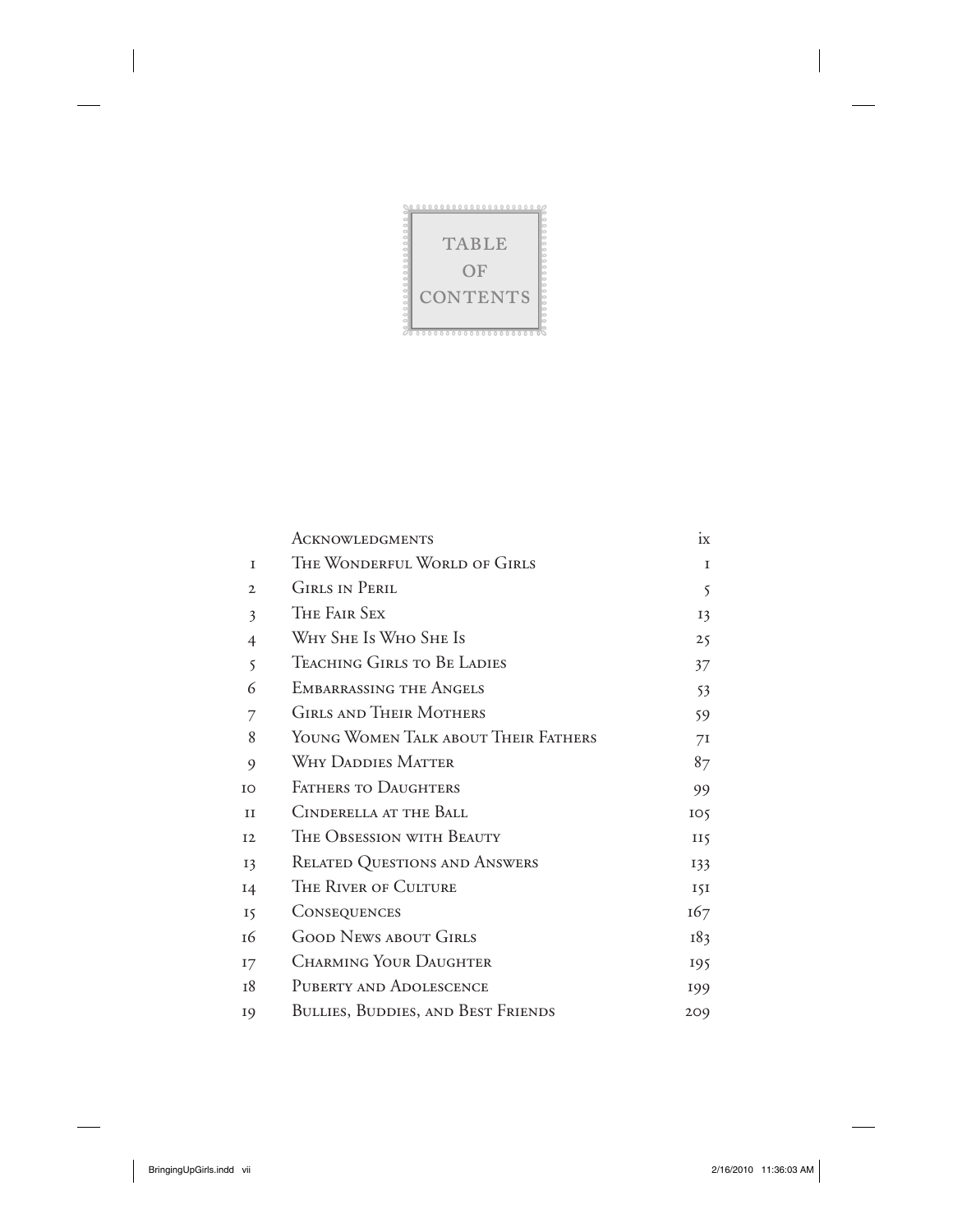| 20   | QUESTIONS AND ANSWERS ABOUT PUBERTY     |     |
|------|-----------------------------------------|-----|
|      | AND ADOLESCENCE                         | 231 |
| 2.1  | PROTECTING YOUR DAUGHTER FROM INVASIVE  |     |
|      | <b>TECHNOLOGY</b>                       | 245 |
| 2.2. | The Last Word                           | 257 |
|      |                                         |     |
|      | ADDENDUM: HELPFUL RESOURCES FOR PARENTS | 269 |
|      | <b>NOTES</b>                            | 273 |

 $\overline{\phantom{a}}$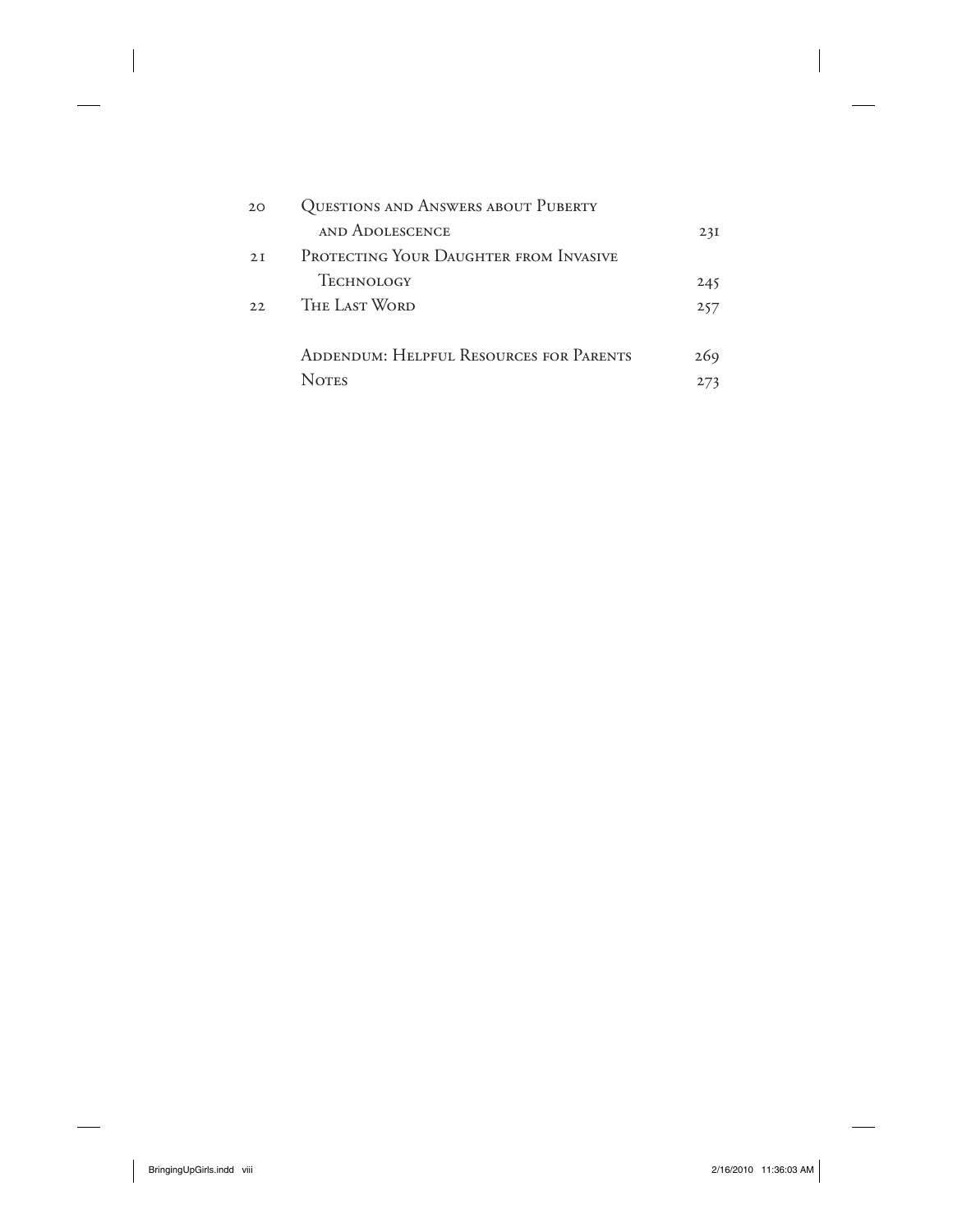# ACKNOWLEDGMENTS

There have been numerous colleagues, friends, and associates who have assisted mightily in the writing of this book. At the top of the list is Paul Batura, who was instrumental in locating and summarizing huge quantities of research relevant to the topics addressed. He was always the first one to read a section, and I came to depend on his feedback. Paul and I worked side by side on this project for three years, often during evenings, weekends, and other inconvenient times. There were numerous occasions when I called him to say, "Paul, you gotta find something for me, and I need it right now." He usually went straight to the source and put precisely what I needed into my hands (or on my computer). I thank him profusely today for standing with me as the book gradually took shape.

My personal assistant, Becky Lane, is highly intelligent and made her own significant contribution. She is, by temperament, a "detail person" who almost never lets anything hit the ground. And as you would expect, there were countless details to be chased in the completion of *Bringing Up Girls*. It would still not be finished without Becky's oversight. Her colleague in our office Corinne Sayler worked alongside her on the project. I appreciate them both.

There were so many others who were so helpful and gracious to me. Pollster Frank Luntz allowed me to quote from his own book, which was not yet in print. It is in the bookstores now and is entitled *What Americans Really Want . . . Really.* You will find his writings at the end of chapter 16 of *Bringing Up Girls*. Thank you, Frank, for your generosity.

Bob West is a remarkably talented man who can solve the most complicated technical problem. I'll never forget calling him early one morning in a panic. I said, "Bob! You won't believe it! My screen has gone blank, and days of work are gone." I was ready to run screaming down the road. Within minutes, he had straightened out the mess, and my text was restored. What a friend!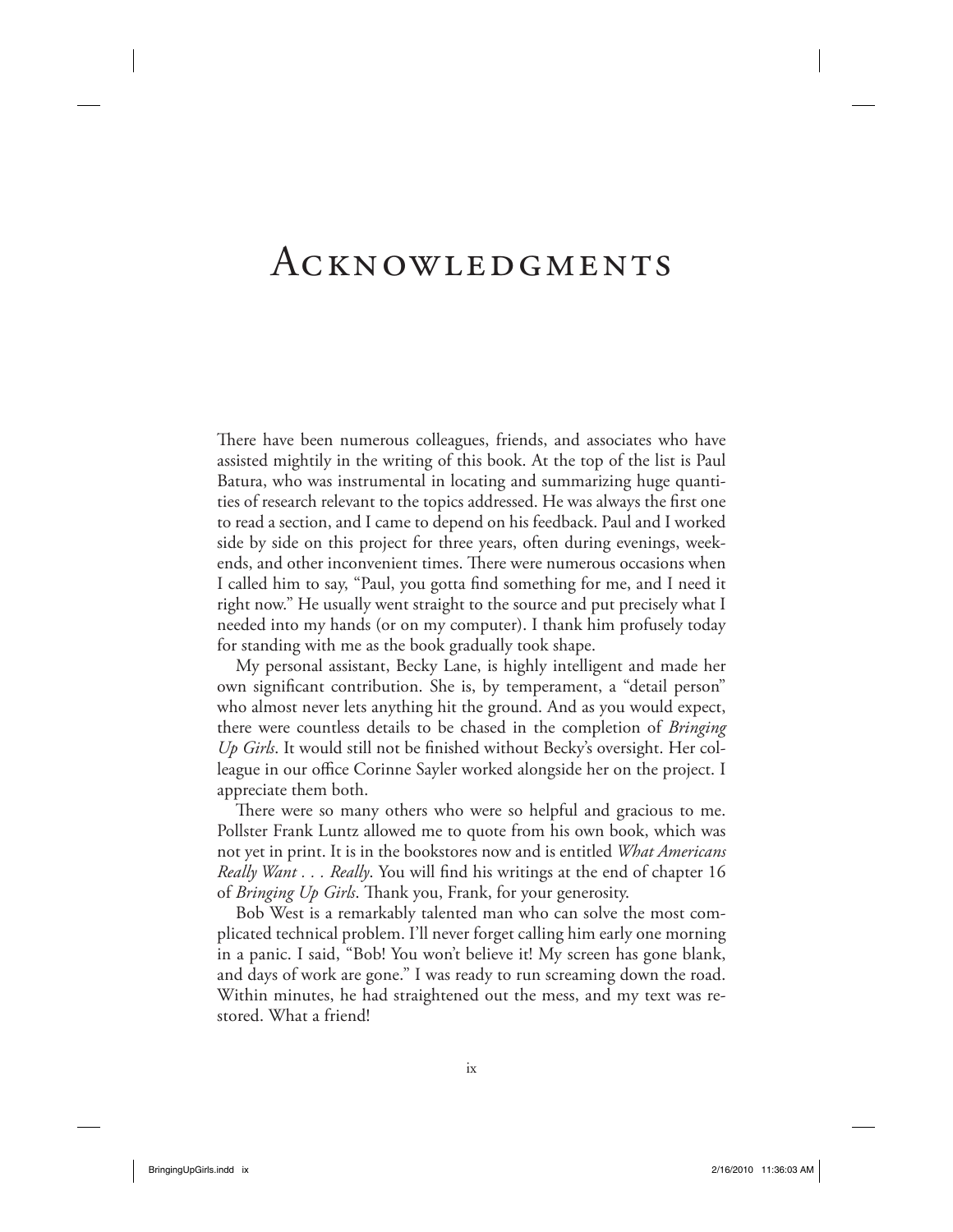## *Bringing Up Girls*

Bob Waliszewski allowed me to use a portion of his unfinished and untitled book, which comprises chapter 21 of mine ("Protecting Your Daughter from Invasive Technology"). Thank you, Bob. I'm no techie. Thank goodness you are.

Ron Reno is a vice president at Focus on the Family. He is a wordsmith and a thinker. Ron read a large section of my book in its final stages and made many helpful suggestions.

When the book was completely finished, Dave Salkeld was the engineer who recorded my spoken words as I read. It was a chore, and Dave was wonderfully patient as my tired voice cracked and squeaked through 275 pages of content. I recommend Dave to anyone who needs his technical talent.

Columnist Peggy Noonan was kind to allow me to quote her commentary entitled "Embarrassing the Angels." It comprises chapter 6.

At my request, three young women wrote statements for my book dealing with the princess movement. They are Danae Dobson, Kristin Salladin, and Riann Zuetel. The opinions they expressed made a significant contribution to chapter 12, titled "The Obsession with Beauty."

Drs. Joe McIlhaney and Freda McKissic Bush came to Focus on the Family to appear as guests on our broadcast. They are both obstetricians and gynecologists. These physicians were invited to talk about their own book, *Hooked: New Science on How Casual Sex Is Affecting Our Children.* An edited transcript of our interview has been included in chapter 15. Every parent should read this section and, indeed, *Hooked* in its entirety. Appreciation is expressed to these friends and colleagues.

Dr. Roy Stringfellow is also a gynecologist in private practice in Colorado Springs, Colorado. He is also one of my closest friends. Dr. Stringfellow reviewed my writings about female physiology and adolescent endocrinology and made many helpful suggestions.

Randy and Lisa Wilson are the creators of a wonderful program for girls called the Purity Ball. You will want to read about this concept in chapter 11 and then implement their suggestions on behalf of your budding Cinderellas.

John and Stasi Eldredge made a unique contribution to this book with their description of the female soul. What they wrote is wonderful.

Several dozen young women participated in a free-form discussion about their relationships with their fathers. They were attending the Focus on the Family Institute at the time, and they agreed to talk to me at length. Their edited comments appear in chapter 9. This is one of the most insightful sections of the book. To all these students, I want to say thank you for participating in this discussion.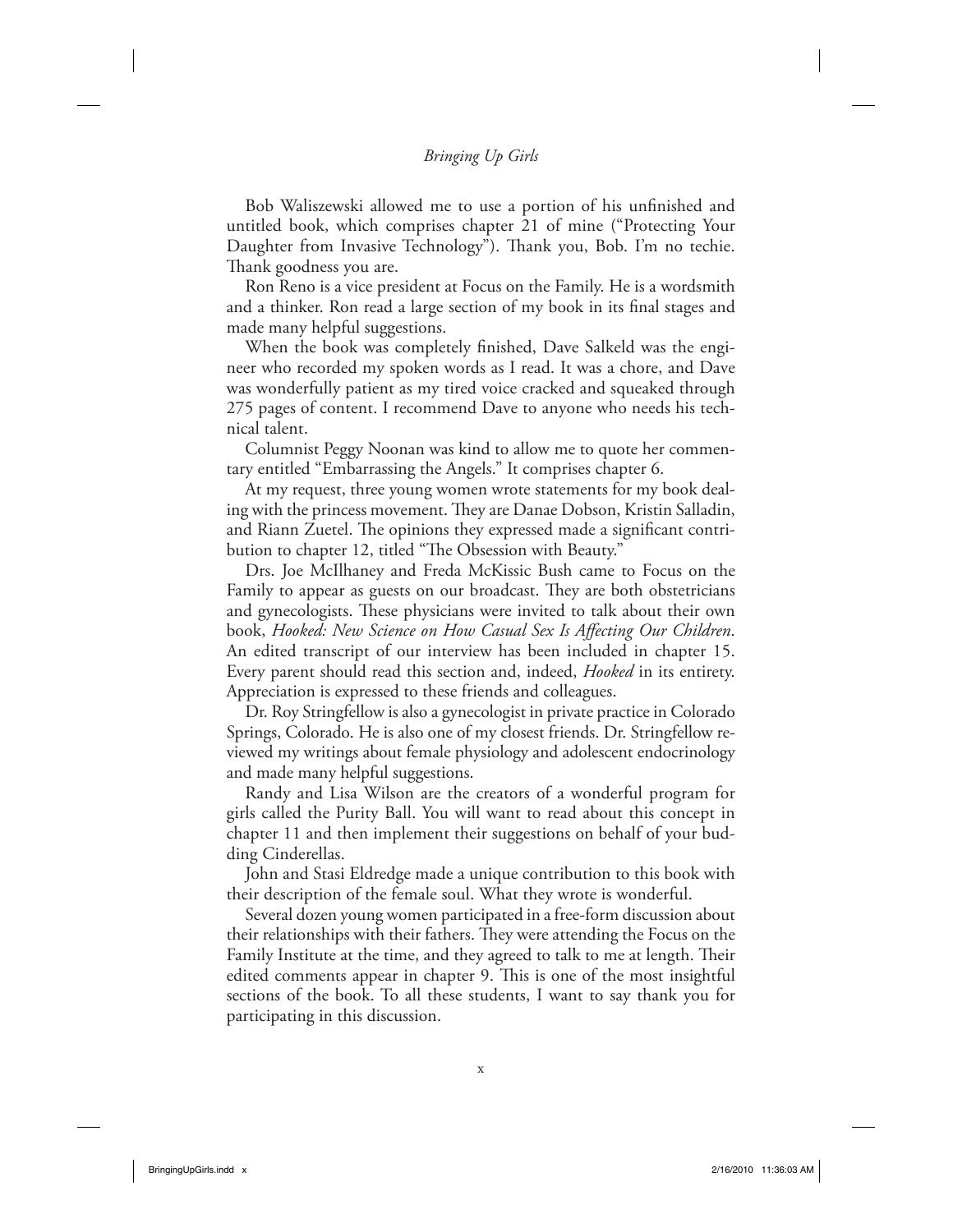#### **ACKNOWLEDGMENTS**

Kim Davis wrote a personal story about her life in "The Obsession with Beauty." Thank you, Kim, for your transparency and insight.

One of my favorite short writings in *Bringing Up Girls* was written by Sarah Kistler. It is entitled "The Charm Bracelet." Don't miss it!

Chapter 10, entitled "Fathers to Daughters," offers one hundred proverbs written or compiled by Harry Harrison. They are excerpted from his book *Father to Daughter: Life Lessons on Raising a Girl*.

Three other people made their own unique contribution to this book through their poetry and songs: Steven Curtis Chapman, Stephanie Bentley, and Edgar Guest.

Randy Negaard is a CPA and a comptroller for my personal corporation, which owns the copyrights for my books. In that capacity, he handled all the contractual negotiations and implementation for *Bringing Up Girls*. Randy and I work together closely, and he is diligent in addressing all business concerns that would otherwise be a distraction for me. I would rather write about marriage and parenting than crunch numbers. Randy makes that possible.

Senator Rick and Karen Santorum were guests on *Focus on the Family* to talk about Karen's book *Everyday Graces: A Child's Book of Good Manners*. An excerpt of that interview appears in chapter 5 of this book, titled "Teaching Girls to Be Ladies." My gratitude is expressed to the Santorums for sharing their helpful advice on child rearing with our radio listeners and for permitting me to include their remarks in *Bringing Up Girls*.

Mark and Becky Waters describe their personal loss at the end of the book. I will never forget Mark's personal letter to me, nor will you.

I am very grateful also to my friends at Tyndale House Publishers who were midwives at the birth of this baby. They are Doug Knox, Lisa Jackson, Becky Brandvik, Sarah Atkinson, Stephanie Voiland, Mafi Novella, and Sarah Rubio, among others. These very gifted people were there for me at every turn.

Finally, my greatest appreciation is reserved for my wife, Shirley, who prayed for me, supported me, and was my sounding board through this process. It may not surprise you that she sees things from a mother's point of view, which influenced my own writings. There's no doubt about it. I love and appreciate this lady enormously.

Enjoy the book.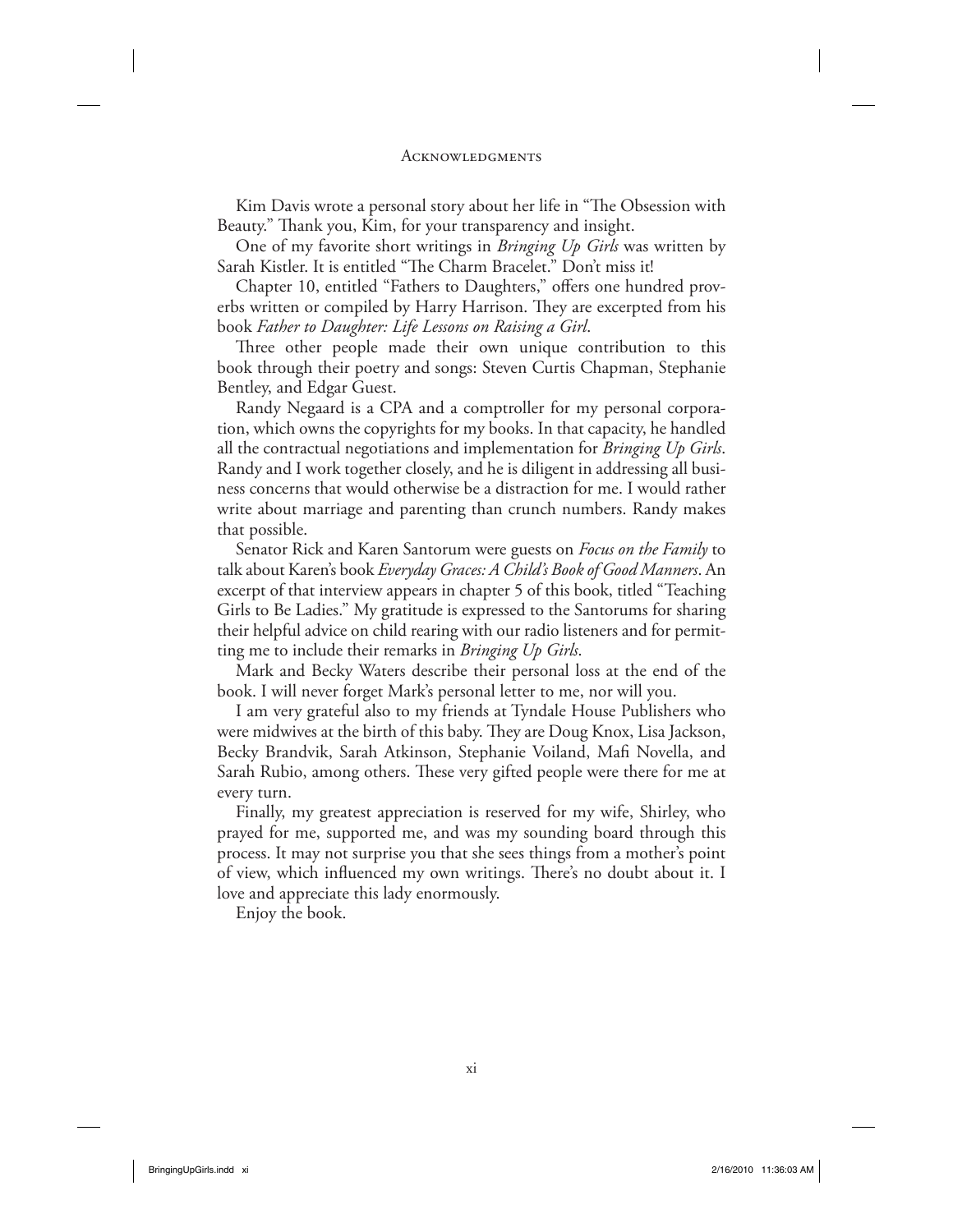$\overline{\phantom{a}}$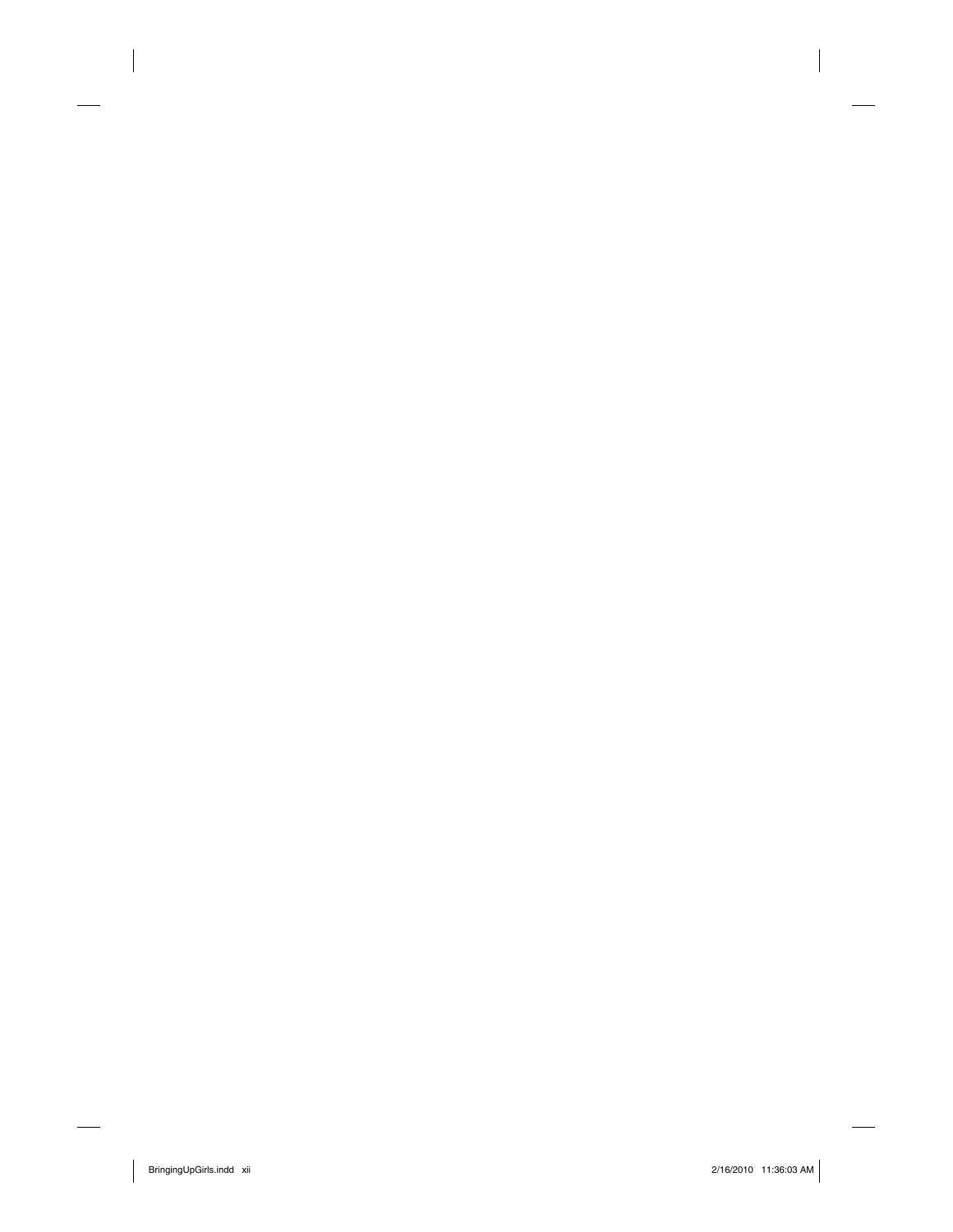

# The Wonderful World of Girls

A few years a go I wrote a book called *Bringing Up Boys*, 1 which has sold more than 2 million copies. Ever since it was released, people on the street, in restaurants, or in airports have approached me and asked, "When are you going to write *Bringing Up Girls*?" My publisher has posed the same question every time we've been together. Now, even kids have begun to hound me. This scrawled letter came to my office recently:

*Dear Dr. James Dobson,*

*I'm 6 years old. I have two older brothers. I would like to know when you are going to write* Bringing Up Girls*? Because my mom really wants to train girls. I appreciate your work on the book. Julie*

Okay, Julie. You win. I'll do it. And I thank you for the nice note. I'll bet your mom put you up to writing me, because the girl she wants to train . . . is *you*. I hope to meet you someday because you sound like a very special six-year-old.

I have received thousands of other interesting letters from boys and girls, most of whom are older than Julie. Some have been rather angry with me because they blame me for the way their parents disciplined them. A college student sent me a poem to express that sentiment a few years ago. It read: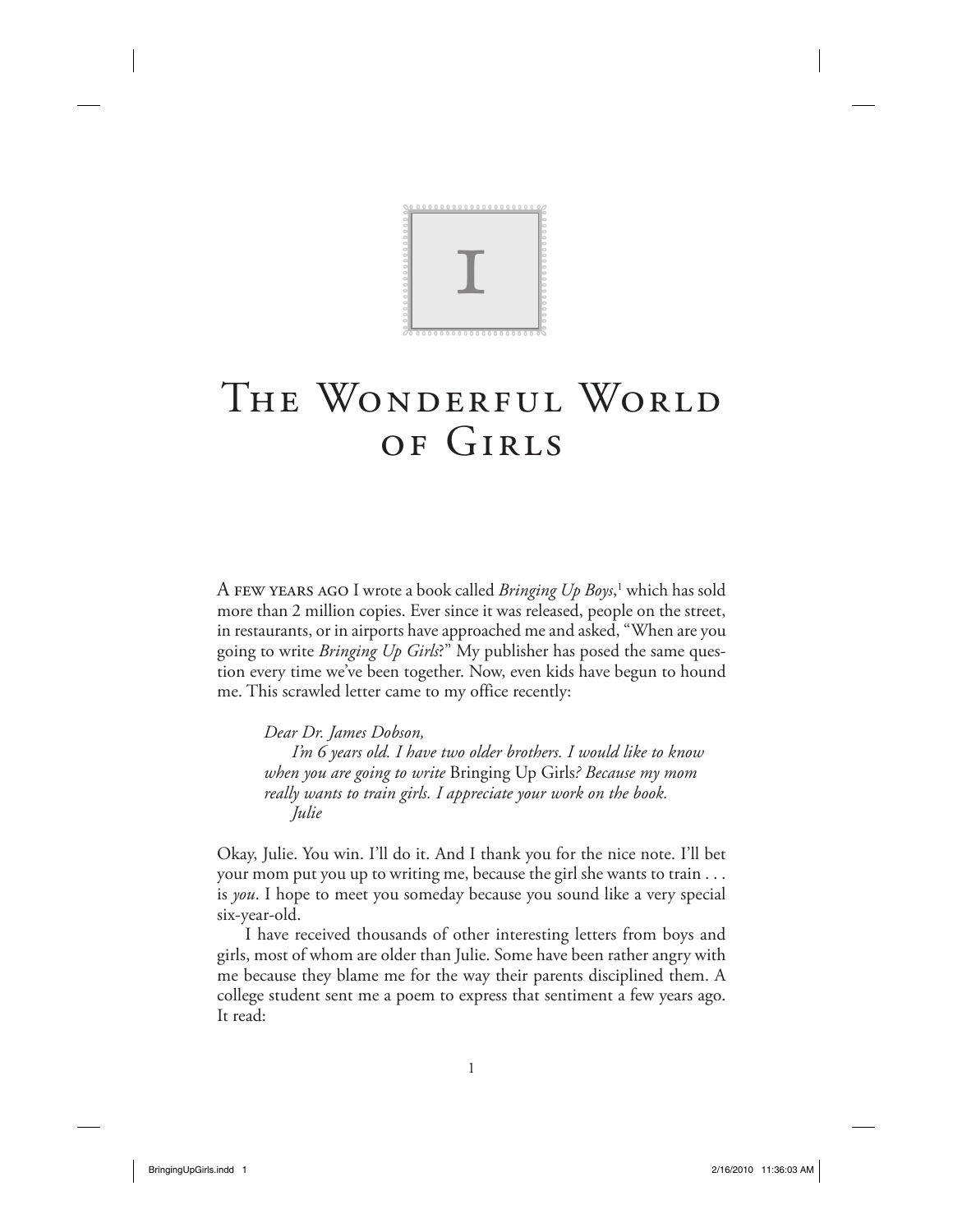# *Bringing Up Girls*

*Roses are red and violets are blue When I was a kid, I got spanked 'cause of you*

One of my favorite letters came from a fourteen- year- old girl named Tiffany, who was steaming when she wrote. She came right to the point:

*I hate you dr dobson. i had to watch the dumbest movie today about sex. you made the movie. HA! like you'd know anything about it. also my mom has started not letting me go to movies she has not read reviews about, thanks to your gay little "plugged in" program. now i have no social life since all my friends go to the movies and see good movies. all i can watch is ella enchanted. woo- pa- dee- do!*

Then Tiffany took off the gloves. She must have seen a very old picture of me wearing out-of-date glasses, which prompted this last jab:

*i hope you get some new glasses. because physiologist or not, your other ones take up your whole face. Love Always, Tiffany*

What a sweet girl. Only a fourteen-year-old could start a letter declaring that she hates me and end with assurances of eternal love. I'll bet Tiffany is a challenge for her mom and dad, but there are better days coming. The parents I am advising today were testy kids like Tiffany when I wrote my first book on child rearing, but now something rather funny has happened. They have grown up and produced strong- willed children of their own, and they're looking for help. It is rewarding for me to watch a second generation of moms and dads learn to deal with the same issues and problems that they presented to their parents twenty-five years ago. Who knows? Maybe I'll have an opportunity to advise a third generation when Tiffany's first baby comes along. She and other young moms from her generation will see things from an entirely different perspective then. But I am getting ahead of myself.

The title I have chosen for this book, *Bringing Up Girls*, makes a fundamental assertion. It assumes that parents have the responsibility of not simply overseeing the growth and development of their girls (and boys) but of raising them purposely—building into them certain qualities and traits of character. Wise King Solomon addressed that obligation more than 2,900 years ago when he wrote, "Train up a child in the way he should go: and when he is old, he will not depart from it" (Proverbs 22:6, kjv). The apostle Paul added another dimension when he said, "Fathers, do not exasperate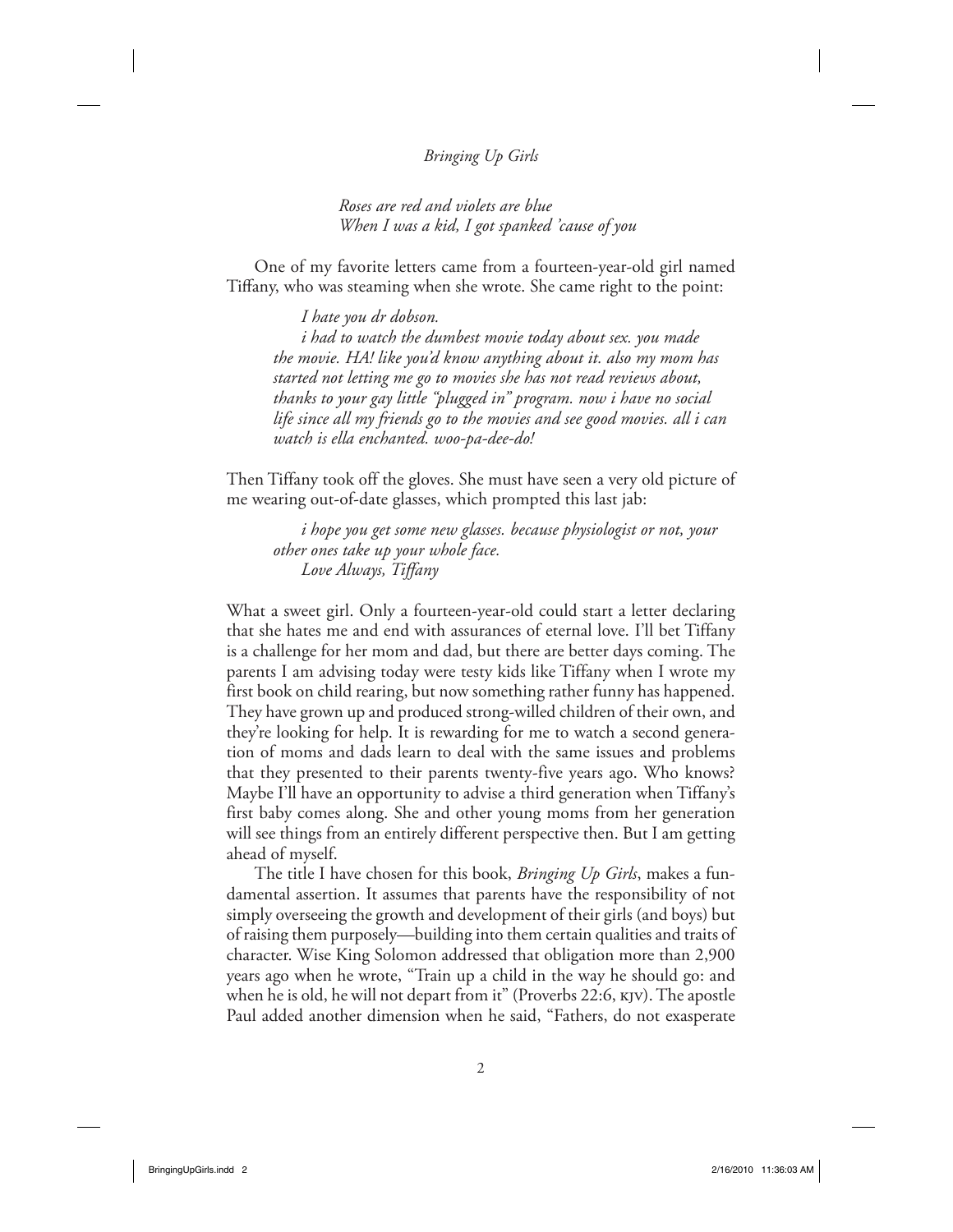### The Wonderful World of Girls

your children; instead, bring them up in the training and instruction of the Lord" (Ephesians 6:4).

Think for a moment about the implications of those Scriptures. Do they mean that a child should be taught to revere God and His Son, Jesus Christ, and to understand the spiritual dimension of life? Yes, that is their first and most important meaning. But I believe they instruct us to do more than that.

Children are a gift from God, and we are stewards of their welfare. Training up our daughters in this sense implies helping them to navigate the cultural minefields that lie in their paths—teaching them eternal values, talents, and perspectives. It means instilling within them an appreciation for truthfulness, trustworthiness, self- discipline, self- control, generosity, and sweetness of spirit. It means teaching them modesty, morality, and manners. It means helping them overcome the natural inclination toward selfishness, aggressiveness, violence, and slovenliness. It means teaching them to work and learn and think. That is just the beginning, which is why parenthood is such a daunting responsibility, requiring careful forethought and planning. This is what we will be talking about in the pages that follow.

The passion I feel for the subject at hand is related to the daughter who still calls me Dad. She is grown now, but I love her like I did when we were first introduced in the delivery room. Something electric occurred between us on that mystical night, and it endures today. When Danae was three years old, I was a professor of pediatrics at a medical school and a researcher at a large children's hospital. Five days a week, as I prepared for my long commute through Los Angeles traffic, Danae would cry. She didn't want me to go. I always gave her a big hug and promised to hurry home that afternoon, but she was heartbroken. I can still see this precious kid standing in the doorway crying.

Danae was particularly upset one morning as I explained again why Daddy had to go to work. Her beautiful blue eyes welled up with tears, and she said sorrowfully, "It's all right, Daddy. I forgive you."

I asked my daughter a few weeks ago if she remembered those days. She has a remarkably vivid memory of her childhood, which is almost scary at times. She not only remembered her tears on the morning I was describing, but she recalled something that I had forgotten.

One day when she was three, she and her mother came to the front yard to wave at me as I drove away. I had already backed out of the driveway, however, and didn't see them standing there. Danae recalls that she sobbed in disappointment. But when I was a long block away, I happened to catch a glimpse of my little family in my rearview mirror. They were still frantically waving good-bye. As I was going around the corner, I put my